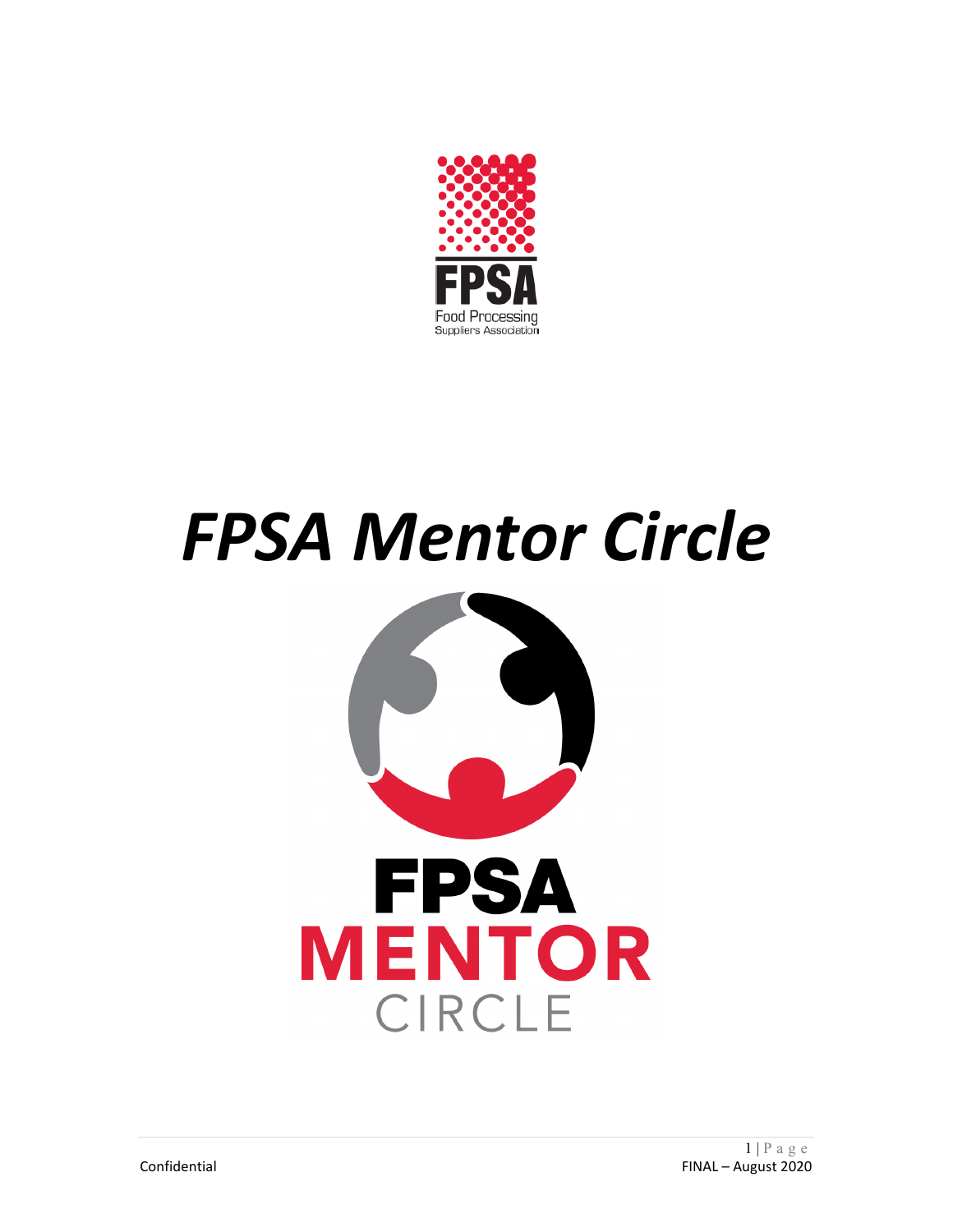# *Welcome to the FPSA Mentor Circle Program!*

This guide for the FPSA Mentor Circle provides program information and respective responsibilities for our Mentors and Mentees.

A Mentor Circle is a small group of professionals that meet together on a regular basis for an agreed upon length of time in an interactive virtual forum.

#### *Ground Rules that lead to Mentor Circle success*

- **Commitment to attendance**: Members must make a strong commitment to attend every session. Continuity is important. An individual's inability to attend affects everyone in the Circle.
- **Confidentiality**: What is said during a session is confidential and is intended to stay within the Circle. This is necessary so everyone can share openly and honestly. In order to do so, we must trust everyone in the Circle. Good judgment should still be used when sharing confidential information and details with the Circle.
- **Rapport within the Circle**: The success of a Circle is highly dependent on openness, honesty, and sharing by ALL members. Getting to know each other and choosing non-threatening, but personal and insightful, topics in the beginning will be key.
- **Appreciate:** The mix of personalities and talents within the group is beneficial. Individuals will have different views but should understand that there is something to be gained from everyone.

#### *Expectations*

- Business and personal needs arise, but participants are expected to schedule around Mentor Circle meetings when possible.
- Members who do not regularly attend will be asked to leave the Mentor Circle so that another member may join in order to benefit as many participants as possible.
- Members are expected to actively participate in Individual/Group sessions.
- During Group Sessions, members must be careful not to dominate the conversation so that everyone can be heard.
- Members must treat information shared and discussed in the Mentor Circle as confidential.
- Members should make an effort to form relationships with other members in the Circle, not just the mentor.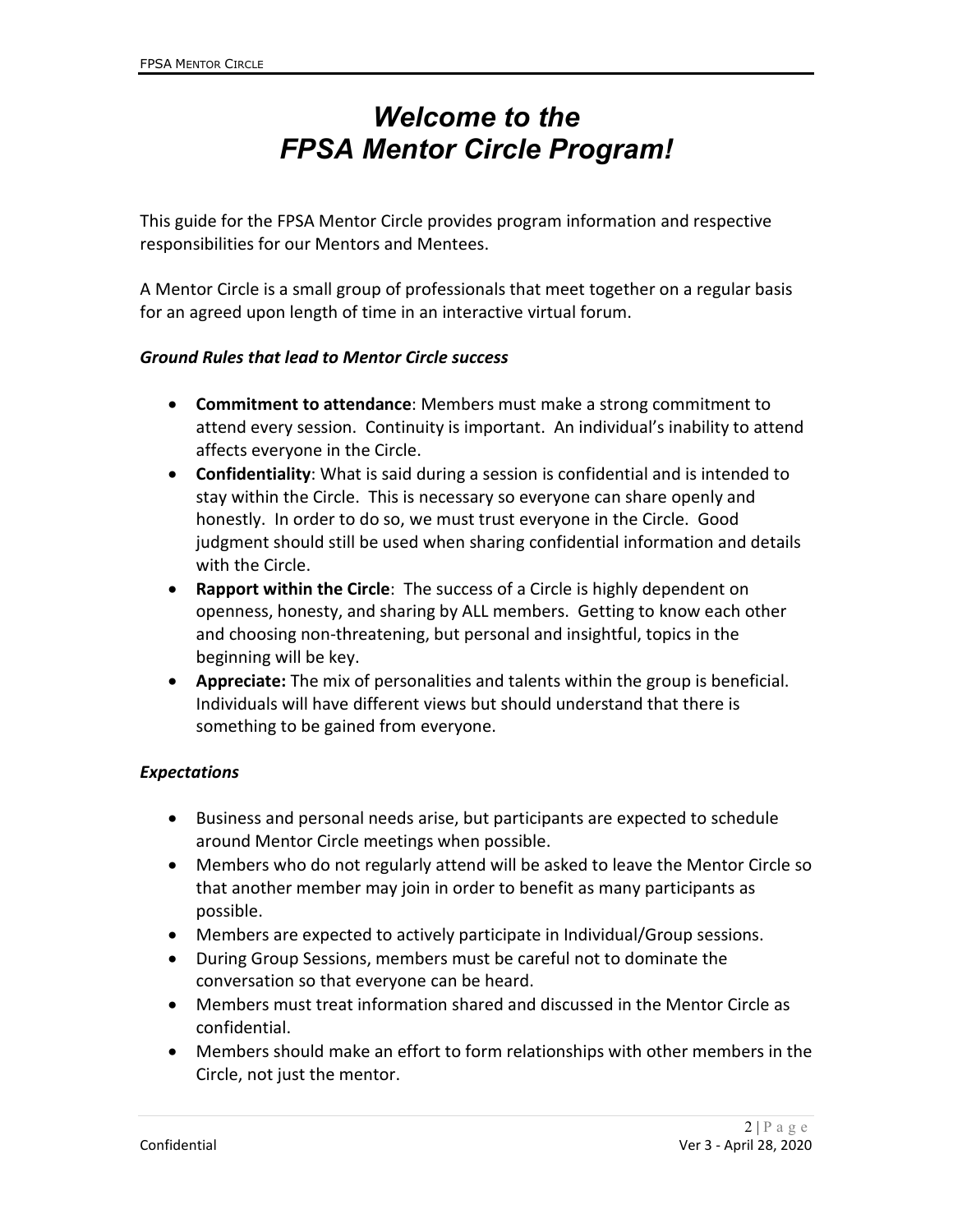• Topics shall be generated within the Circle at the first meeting. For group sessions, the responsibility for kicking off the conversation will be rotated around the Circle from meeting to meeting.

# **A few tips…**

- *Listen.* Good mentors and mentees listen hard. They hear not only what is said, but also to the underlying feelings, concerns and worries. Be prepared to check the accuracy of what you think is being said with statements like, "What I'm hearing is…", or "can you clarify…."
- *Talk from your own experience.* When they can offer insight share your own views and opinions - talk about your own (good and bad) experiences. Be open about things you have learned over the years.
- *Have a sense of humor.* People can often be overwhelmed with worry, stress or concern about how things are going. Bring some perspective to this through your own experience and humor.
- *Respect the time.* Circle members have many commitments to others and projects they are a part of. Be on time for your meetings and respect both start and end times.
- *Show appreciation.* Let your Circle know if you are finding the discussions helpful. Just a few words of appreciation will be valued.
- *Create opportunities for you.* Your Circle is there to help, encourage and support you. It's up to you to leverage their knowledge and experiences to facilitate your growth. You own your future!

#### *Group Program Outline*

Prior to the initial session, the Mentor Lead will ask Mentees for their top 5-6 topics from the list below, or any other topic the Mentee would like to discuss. The Mentor Lead presents all selected topics in the initial session and ask Mentees to select which topic they would like to research and present at one of the future scheduled sessions.

The Mentee is responsible for sending out any research articles or prep work pertaining to the topic a few days prior to their facilitated session to enable all Mentees to read through the material and be prepared for the discussion. The Mentee will need to prepare their discussion questions and facilitate the session with assistance from the Mentor Lead as needed. The Mentor Lead will talk with the Mentees prior to their facilitated session to ensure they are prepared.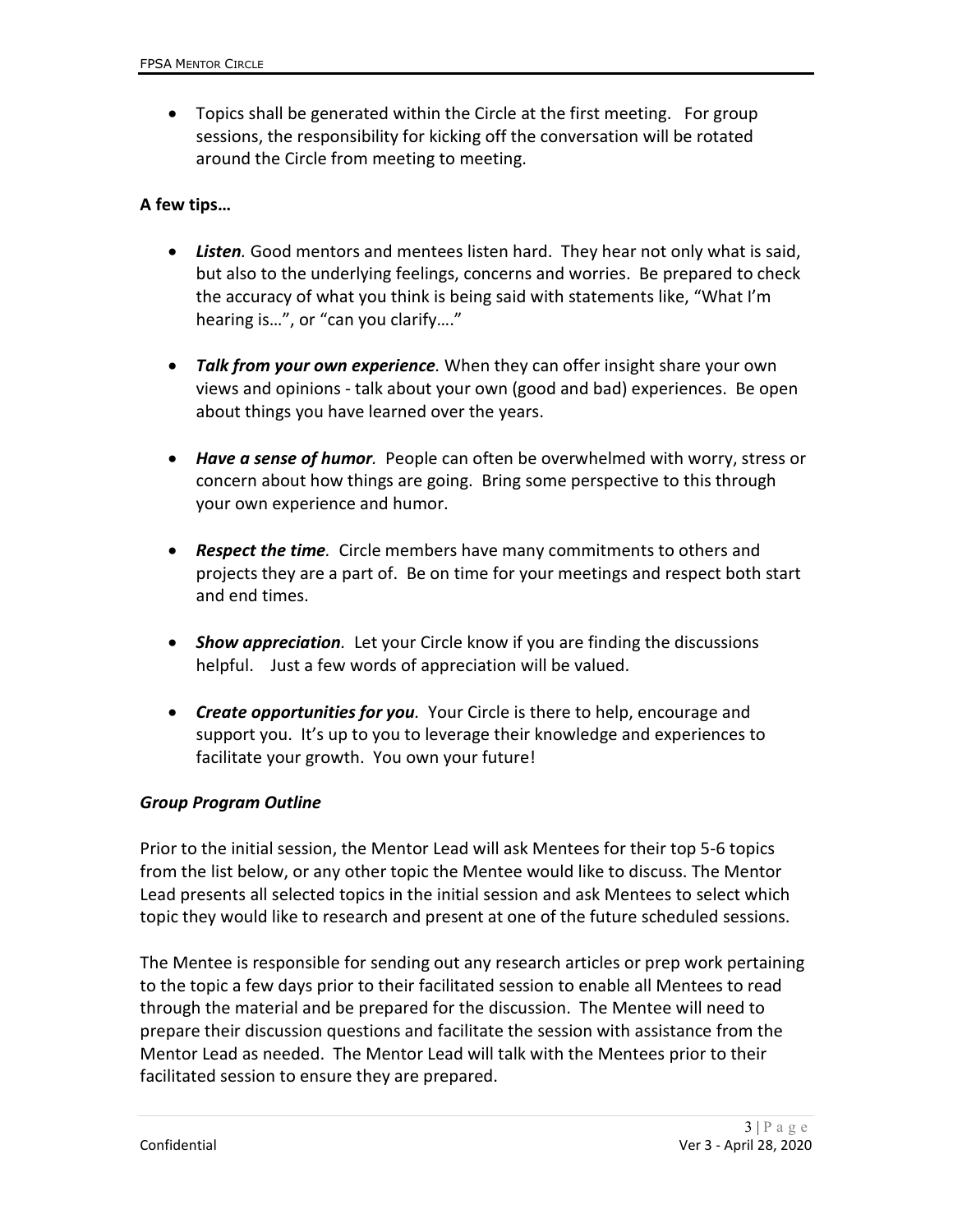This approach provides skill development for Mentees in how to facilitate meetings, research material, meeting preparation, presentation skills and confidence building.

## *Potential Discussion Topics/Growth Areas*

- 
- **>** Communication Styles **>** Negotiation
- **>** Community Involvement **>** Networking
- > Courageous Conversations **by Series 2018** > Presentation Skills
- **>** Cultural Differences **>** Problem Solving
- 
- **>** Feedback (Giving & Receiving) **>** Project Management
- 
- 
- **>** Career Development/Planning **>** Strategy
- **>** Change Management **>** Succession Planning
- **>** Conducting Effective and Efficient Meetings **>** Team Building
- **>** Conflict Management **>** Time Management
- **>** Continuing Education **>** Vision
- **>** Influencing Others **>** Work/Life Balance
- **>** Innovation
- **>** Analysis **>** Leading Others
	-
	-
	-
	-
- **>** Decision Making **>** Professional Certifications
	-
- **>** Gender Differences **>** Relationship Mgmt/Building Relationships
- **>** Generational Differences **>** Roadblocks/How to Remove Them
	-
	-
	-
	-
	-
	-

# *Mentor Lead Guidelines*

# **First Meeting Guidelines Recommended for the Mentor**

Your initial meeting will set the stage for the rest of your Mentoring Circle duration. There are several things you should do to get started. Prior to the first meeting all participants will fill out a brief bio (Name, employer, position with a description of what this entails, how long with current employer, city/state where you live now), including a photo that will be shared with the group.

# **Lay the Groundwork**

*Get to know each other*

- Do a quick icebreaker
- Everyone introduces themselves with a brief recap of your bio; answers a fun question (i.e. favorite movie), personal hobbies/interests/family and what they hope to get out of Mentoring Circle
- Set schedule for Mentee Topic Leaders and Meeting Coordinators (will take attendance and notes for the session).

*Meeting logistics*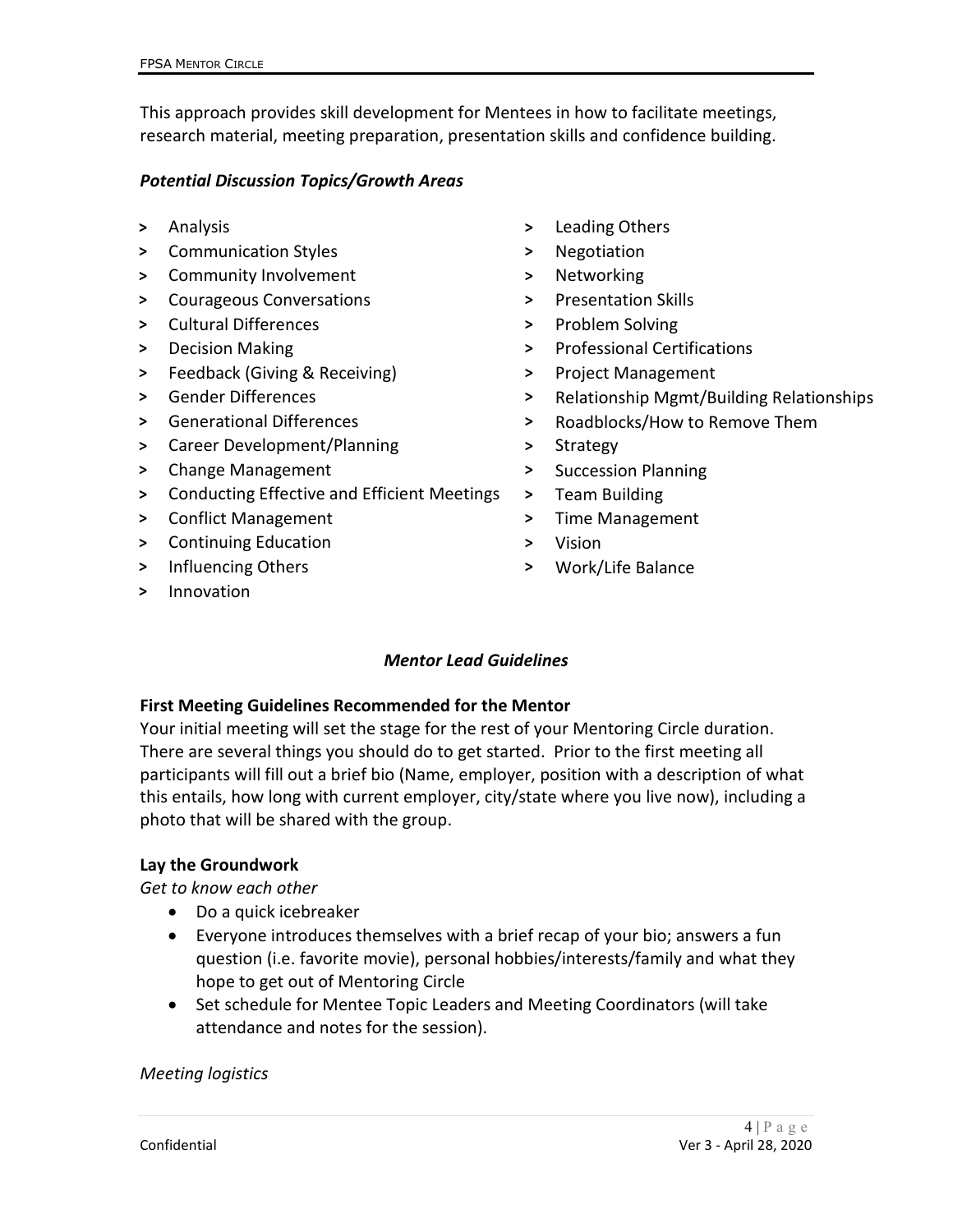- How frequently will we connect? For how long? Typically, sessions are every 4-6 weeks for 60-90 minutes, meeting at least 6 times. Schedule all sessions on your first call or schedule each session at the conclusion of the current one.
- How will we connect (conference calls, Skype/video conferencing)?
	- o Scheduling: Mentor Lead will set up each meeting time & invite including conference dial-in information.
	- o Take attendance at each call & verify the topic for the next meeting (the topic leader may want to meet with the mentor briefly prior to the next meeting to ensure alignment on the topic)
	- o Ensuring another member does Coordinator duties if the main Coordinator is absent
- Session recap (Mentor Lead/Coordinator): Review notes and distribute after meeting
- Added bonus Meet the other circle members if business travel takes you to their or joint location.

# *Mentoring topics (see above list of recommendations)*

- Mentor Lead selects the top 8-10 topics from the recommendations provided by the Mentees and asks Mentees to select their topic to present and sets up schedule.
- Mentor Lead meets with Mentee prior to their session to coach them through the process, open ended questions, engaging the group, etc

#### *Assess success*

- How will we measure our progress/success?
- What are some obstacles we face in achieving these objectives? Program survey will be conducted for feedback at end of year

#### *Ongoing session facilitation tips:*

- The Mentee is responsible for facilitating their topic. Mentor Lead needs to be prepared to assist if needed to ensure all Mentees are engaged. Rotate responses to questions to encourage full participation.
- Begin each session with a "roundtable" update. Ask each Mentee to provide one work update and one personal update. This helps to get the group warmed up by each having a chance to talk and a means to get to know each other more.
- Before the selected topic is discussed, ask the group if they had any related experiences or opportunity to leverage the learnings from the last session to help reinforce the learnings.
- At the end of each session, let the group know you'll be asking for them to share these learnings at the next session to prepare them.
- Leader sends reminder to facilitator 1-2 weeks prior to each meeting and offers assistance. Can send/request questions to consider in advance with the articles.